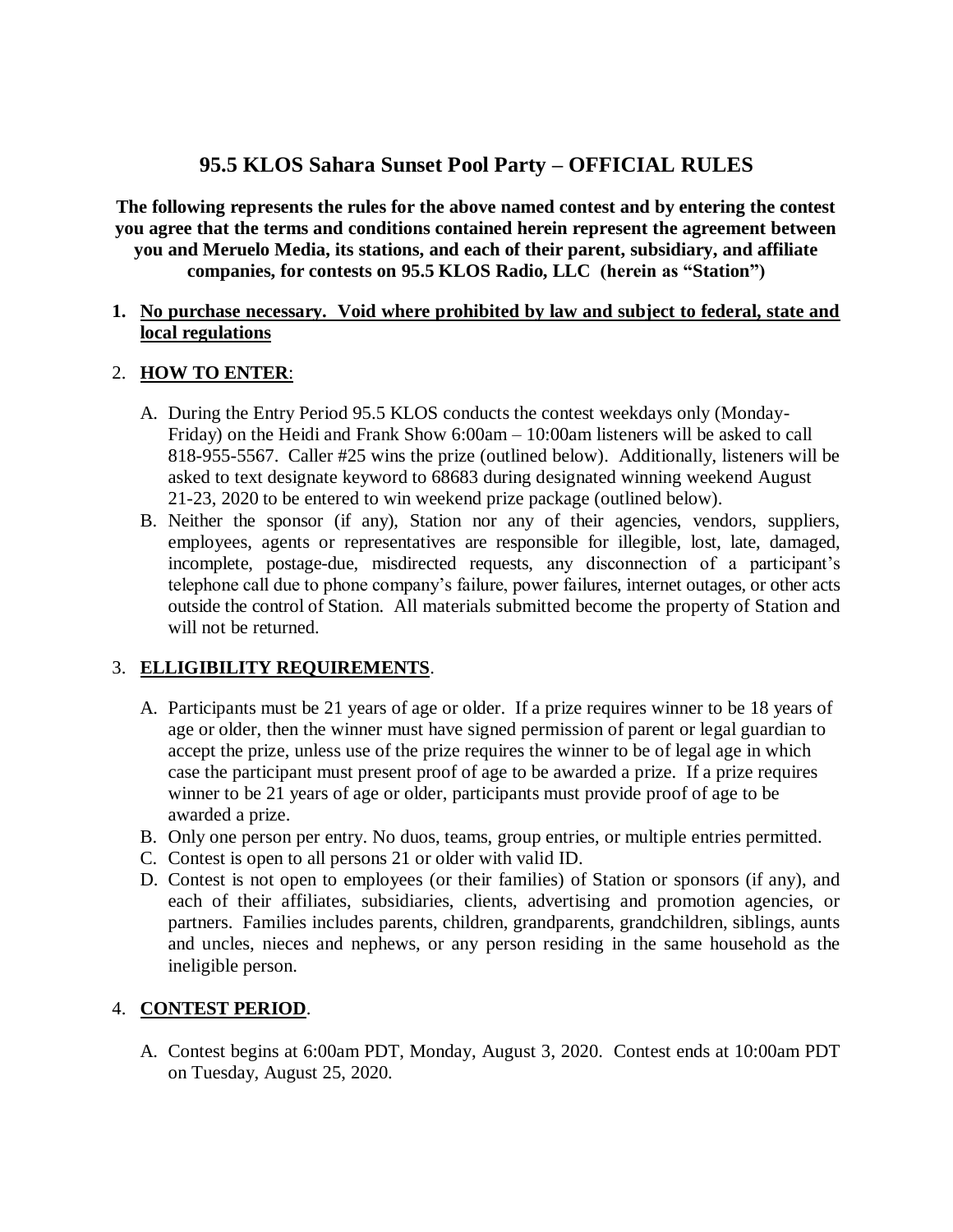#### 5. **SELECTION OF WINNERS**.

- A. Prizes will be awarded to caller 25 when prompted to call by 95.5 KLOS hosts. Station will resolve any disputes in its sole and exclusive judgment. Winners will be notified by mail, email or telephone. Prize is non-transferable and no substitutions allowed but sponsors and/or Station reserves the right to substitute prize with prize of equal or greater value.
- B. All prize(s) will be awarded, unless otherwise specified.
- C. Odds of winning depend upon the number of eligible entries received.
- D. Any prize notification or prize returned to the sponsor, Station, or their agencies as undeliverable will result in disqualification and the awarding of an alternative winner, unless the prize is time sensitive such as a concert ticket, in which case if the prize is not claimed timely then the prize will not be awarded.
- E. Winner must provide proof that they are were of eligible age to win as of the end date of the contest and will be required to complete, sign, notarize and return an affidavit of eligibility and liability release within 30 days of prize notification or prior to event date, August 28-29, 2020. Failure to do so will result in disqualification of winner.
- F. Winners must use their true, legal name when entering contests or claiming prizes and may not win any contest under an assumed name. Winner will be disqualified and prize(s) forfeited if they are found playing under an assumed name or alias.
- G. Inability of winners to accept the prizes (by virtue of age, by not meeting eligibility rules of the contest, or failing to claim the prize within the time allotted) will result in forfeiture of the prizes, and an alternate winner will not be selected, unless otherwise specified.
- H. To be eligible, winners must not have won any other prize from Station within the last 30 days, or if prize was valued at \$600 or more, within the last 12 months.

## **6. PRIZE DETAILS**.

- A. (25) winners will receive 2 night stay at Sahara Las Vegas valid August 28-29, 2020, admission to KLOS Sunset Pool Party at the Retro Rooftop Pool, a maximum of 2 drink tickets and lite fare box dinner.
- B. (3) winners (Winning Weekend and HF giveaways on August  $24<sup>th</sup>$  and  $25<sup>th</sup>$  will receive use of cabana at Retro Pool during the Sunset Pool Party in addition to prize listed above.
- C. Winner must accept prize as specified by sponsor or Station, or prize will be forfeited. Prizes are not transferrable or exchangeable for alternate prizes or money, unless otherwise specified.
- D. Prize Value: Pool Party Package: \$250. Pool Party + Cabana Package: \$750. Any difference between stated value and actual value will not be awarded, unless otherwise specified.
- E. If the prize includes travel, lodging, entertainment, or a special event, winner is responsible for all taxes, expenses, and gratuities not expressly included in and as part of the prize. Winner agrees to accept all blackout dates, space availability requirements, etc. established by Station or those whose services or goods will be needed in rendering the prize, such as hotels, airlines, trains, ships, etc. Winner agrees that acceptance of any trip taken as a prize from Station is done entirely upon their own initiative, risk, and responsibility. If the trip requires traveling outside of the United States, the winner, upon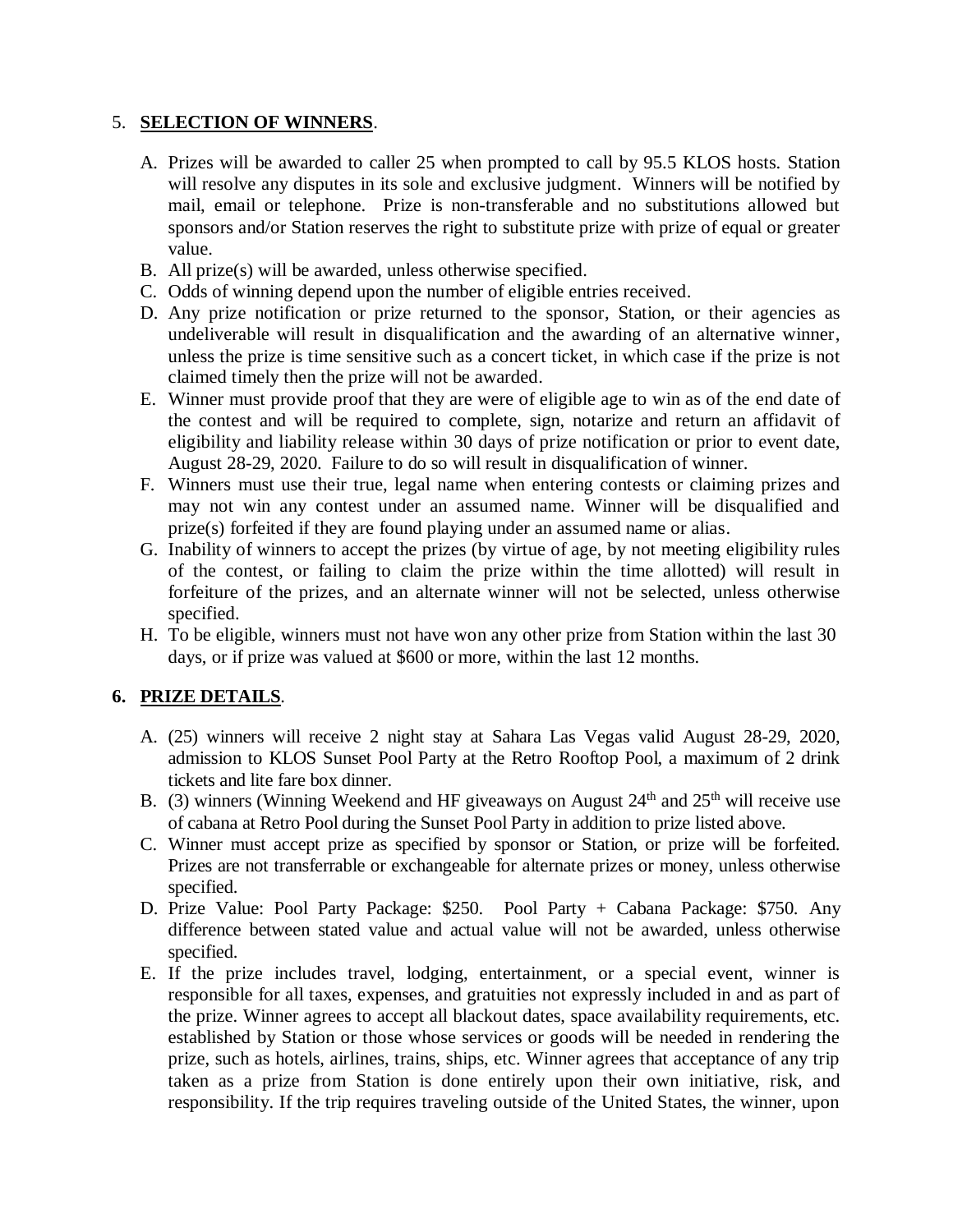notification of the prize, must have a valid US passport. If the winner does not have a valid US passport upon winning the prize, the trip will be forfeited.

- F. If the prize is for entry to a concert or other ticketed event and the concert or event is postponed, rained out, canceled, or for other reasons does not occur, Station is not responsible for replacing the prize.
- G. Winner is responsible for all costs associated with travel to any venue or event for which a prize was awarded, unless otherwise specified.

## 7. **ADDITIONAL TERMS AND CONDITIONS**.

- A. By entering the contest or accepting a prize, you agree to release and hold the Station, Meruelo Media, sponsors (if any), and each of their respective parent companies, affiliates, subsidiary companies, related companies, and their respective members, managers, officers, directors, employees, and representatives harmless from and against any and all losses, damages, rights, claims, expenses (including reasonable attorney's fees) and actions of any kind resulting from acceptance, possession or use of any prize, participation in the contest, or submission of any entry forms, including without limitation, personal injuries, death and property damage. You agree that by entering the contest you do so at your own risk, and agree to hold nobody responsible for any injuries or misfortune with regards to participation in the contest.
- B. Any ties, disputes, conflicts, questions or concerns regarding Station contests and/or their associated prizes will be handled by the Station, whose decisions are final and indisputable.
- C. For the name of the winner, send a self-addressed, stamped envelope by September  $15<sup>th</sup>$ , 2020 to Sahara Sunset Pool Party Winner C/O Sahara Sunset Pool Party to 2600 West Olive Avenue, Suite 800, Burbank, CA 91505.
- D. Winners shall solely be responsible for all applicable taxes or additional charges on any prize awarded. Winners will be required to execute a W-9 tax form or forfeit their prize. It is understood that an Internal Revenue form 1099 to report on the value of any such prize as earned income will be issued for such purposes. Winner agrees to accept the estimate of fair market value. This is applicable to all prizes valued at \$500 or more, including aggregate value of multiple prizes if more than one is won in any given tax year.
- E. In addition to meeting the eligibility requirements, winners must execute and return an Affidavit of Eligibility, a Release of Liability Prize Acceptance Form, a Use of Name And Likeness Release Form, provide valid government issued identification, and a complete an IRS form W-9 or prize will be forfeited.
- F. Where there are specific requirements or additional rules ("Additional Terms and Rules") set forth by any prize supplier, underwriter, or insurer of the contest that are not listed herein, any inconsistency between these rules and the Additional Terms and Rules, the Additional Terms and Rules shall govern.
- G. Station reserves the right to amend these rules at any time.